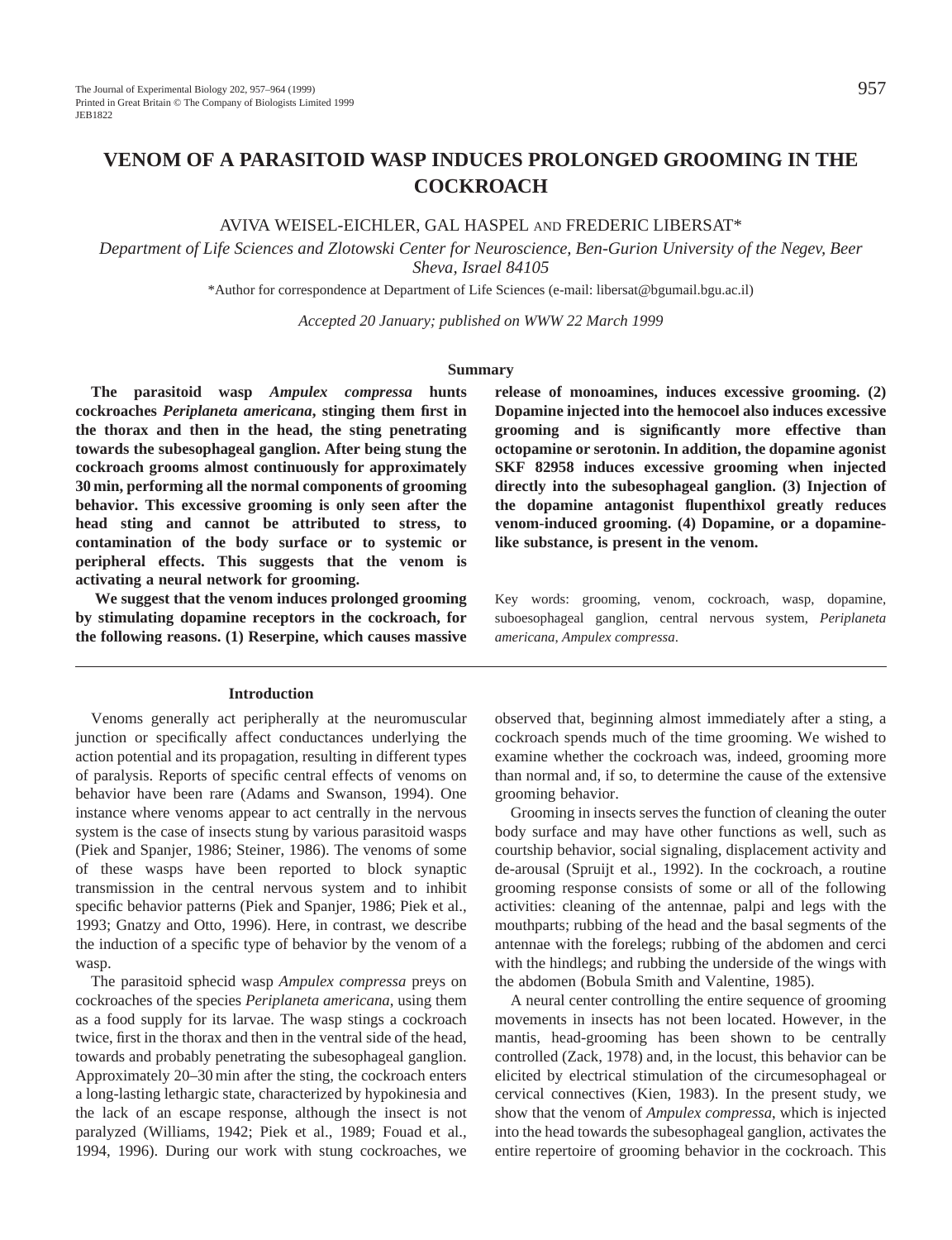behavior pattern is probably elicited through stimulation of dopamine receptors in the central nervous system of the cockroach. To our knowledge, this is the first report of a venom, injected *via* a sting, eliciting a specific behavior pattern.

## **Materials and methods**

#### *Animals*

All experiments were performed on adult male cockroaches *Periplaneta americana* L. raised in crowded conditions in 60 l plastic barrels. The cockroaches were provided with water and cat chow *ad libitum.* The wasps, *Ampulex compressa* Fabricius (Hymenoptera: Sphecidae), were kept in 1001 clear acrylic boxes with 10–30 wasps in each box. The wasps were provided with water and honey *ad libitum.* We also provided female wasps with cockroaches to hunt as a food supply for their offspring and for host-feeding (wasps drank the hemolymph of stung cockroaches), as described by Fouad et al. (1994). All animals were kept at 25–32 °C on a 12 h:12 h L:D cycle.

#### *Behavioral testing*

We observed the grooming behavior of cockroaches in an opaque plastic box (29 cm×18 cm×13 cm) with a clear plastic cover. The floor of the box was covered with small pebbles. Using a stopwatch, we measured the amount of time spent grooming during the 30 min period immediately following treatment. Animals had never been in the testing box previously, and it was therefore a novel environment in all cases. The temperature in the testing room was maintained at 25–30 °C. Testing was performed 2–8 h after the beginning of the light cycle.

We filmed grooming behavior using a Minolta Master Series V-16 video camera. Control cockroaches were induced to groom by handling and dusting the animals with corn starch. Video films were analyzed on a Daewoo DV-F54DHP system with variable speed control.

#### *Treatments*

A number of different treatments were used to study grooming behavior after a sting. (1) Full sting, in which cockroaches were given a full (normal) stinging sequence by the wasp, i.e. they were stung first in the thorax and then in the head. In this case, the wasp was in contact with the cockroach for approximately 2 min. (2) Grabbed, in which cockroaches were grabbed by the wasp but not stung because the wasp grabbed the cockroach on a posterior portion of the wing and could not position itself to sting. In this case, we removed the wasp from the cockroach after approximately 2 min. (3) Thorax sting, in which cockroaches were stung in the thorax only. This was accomplished by interrupting the stinging sequence and removing the wasp from the cockroach after it had delivered the thoracic sting and before it could sting the head. (4) Thorax sting and pierce, in which, following a thorax sting, we pierced the subesophageal ganglion by inserting a  $100 \mu m$  steel minuten pin through the cuticle of the submentum

into the ganglion. The pin diameter was slightly larger than that of the sting of a wasp, which is approximately  $80 \mu m$ . The pin was placed using landmarks on the cuticle. (5) Untreated, in which cockroaches were kept in small plastic containers for several hours and then introduced into the testing box without being touched.

Cockroaches that were sprayed with irritant received two overall sprays of a solution of 5 % acetic acid, an irritant that elicits prolonged grooming in insects, as described by Hogan-Warburg et al. (1995). We used 5 % acetic acid because this concentration produced prolonged, but not maximal, grooming activity (grooming times after being sprayed were 24.8 $\pm$ 2.5 min with a 10% solution, 16.2 $\pm$ 7.0 min with a 5% solution and  $8.7\pm5.8$  min with a 1% solution of acetic acid (means  $\pm$  s.p.,  $N=5$  for all groups).

# *Drugs*

For drugs administered *via* the hemolymph, 10 µl of solution was injected between the fourth and fifth sternites into the abdominal hemocoel using a Hamilton syringe. Dopamine, octopamine and serotonin (Sigma) were prepared in cockroach saline (Blagburn and Sattelle, 1987) at  $10^{-5}$  mol l<sup>-1</sup>; cis(z)flupentixol (Research Biochemical International), mianserin (Sigma) and phentolamine (Sigma) were prepared in the same saline at  $2\times10^{-2}$  to  $6\times10^{-2}$  mol l<sup>-1</sup>; reserpine (Sigma) was prepared in safflower oil at  $5\times10^{-3}$  mol l<sup>-1</sup>. To inject drugs into the subesophageal ganglion, we immobilized cockroaches by covering them with modelling clay. We made a slit in the ventral cuticle between the neck and the head, and injected 10 nl of solution into the posterior medial area of the subesophageal ganglion using a nano-volumetric injector (Medical Systems Corp., NY, USA). Placement of the pipette was controlled visually using a stereomicroscope (Olympus). Cockroaches that did not begin walking immediately after surgery were considered not to have recovered sufficiently from surgery and were not included in the sample. SKF 82958 (Research Biochemical International) for injection into the subesophageal ganglion was dissolved at  $10^{-8}$  to  $10^{-9}$  mol l<sup>-1</sup> in a cockroach saline of the following composition (in mmol l<sup>-1</sup>): NaCl, 214; KCl, 3.1; CaCl<sub>2</sub>, 9; sucrose, 50; Hepes buffer, 5; pH 7.2, based on Wafford and Sattelle (1986).

#### *Venom analysis*

We performed gas chromatography/mass spectrometry (GCMS) on a sub-peptidic extract of the crude venom to assess small organic molecules. The venom was milked from the wasps into a solution of 0.4 mol l<sup>−1</sup> HClO<sub>4</sub>, centrifuged (9000 $\mathbf{g}$ , 5 min), filtered (0.22  $\mu$ m pore size), lyophilized, neutralized with NaOH, and extracted in CHCl3. We derivatized the sample with pyridine and NO-bis (trimethylsilyl; TMS) acetamide and incubated it for 1 h at 70 °C. For gas chromatographic separation, we used a WCOTfused silica column with a stationary phase RTX-1 (30 m long, 0.32 mm i.d.). The temperature program was  $2 \text{ min}$  at  $100 \degree \text{C}$ , ramped to 290 °C at 10 °C min<sup>−</sup>1. Helium was the carrier gas, at a flow rate of 1 ml min<sup>−</sup>1. A small amount of the sample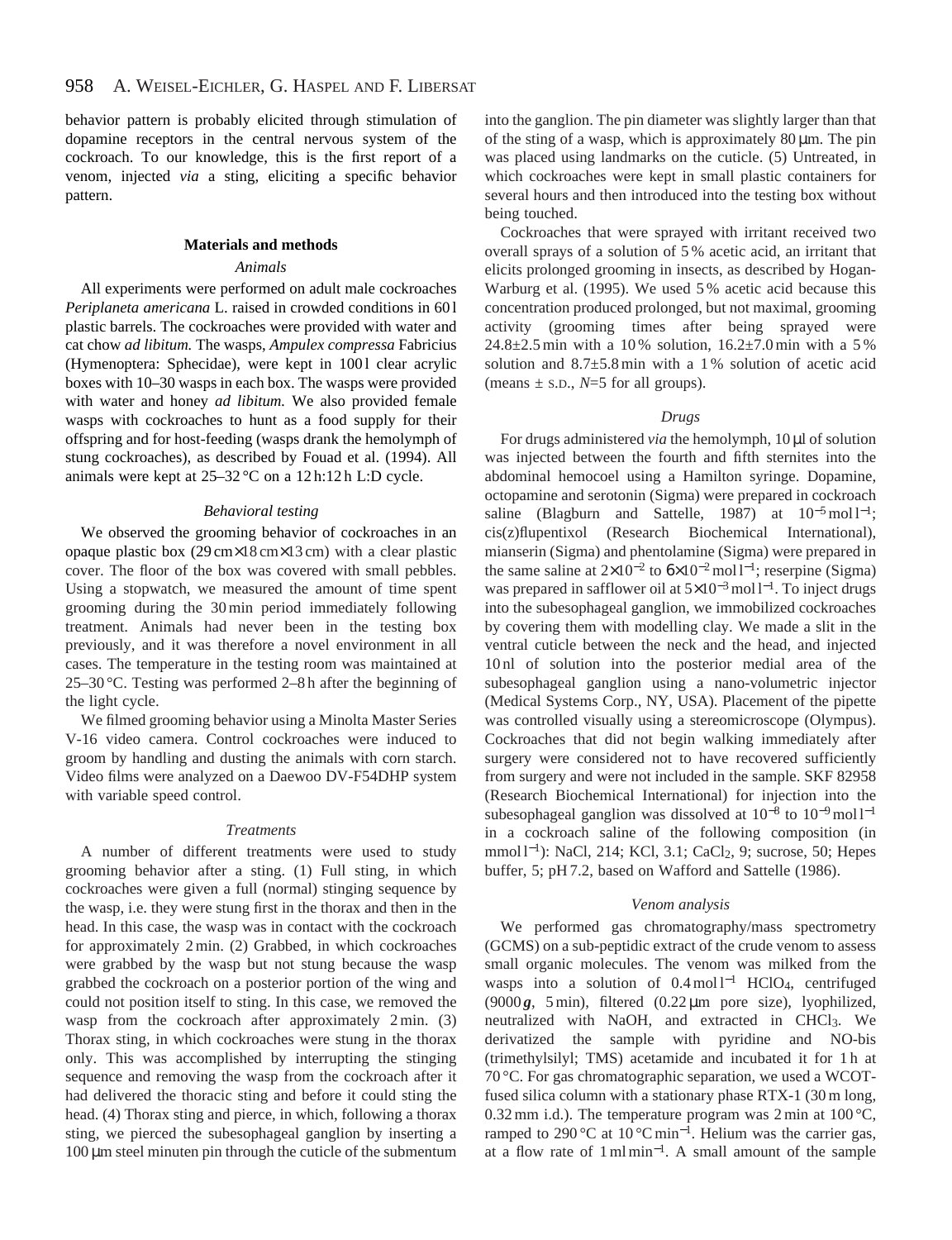(1 µl) was injected at  $250^{\circ}$ C (interface temperature  $280^{\circ}$ C). Mass spectrometry analysis was performed on a quadrupole GCMS system (HP-5971A, mass-selective detector), with a 70 eV electron impact ion source. The mass spectra of the venom components were analyzed using a computerized data bank (Wiley/NIST 1998) and were also compared manually with the mass spectra of the following neurotransmitters: dopamine, epinephrine, GABA, glutamate, glycine, histamine, norepinephrine, octopamine, serotonin and tryptophan.

## *Data analysis*

Data were analyzed using *t*-tests or using analysis of variance (ANOVA) followed by planned orthogonal comparison of means (Sokal and Rohlf, 1995), or by Scheffe test, as indicated (GB Stat). Results are presented as mean ± standard deviation (S.D.).

#### **Results**

After a cockroach has been stung by a wasp, it usually remains motionless for approximately 5 min. Following this, it grooms almost continuously for 25–35 min. After this grooming period, it enters a state of lethargy in which it shows very little movement. In our experiments, the wasp was removed from the testing box immediately after stinging the cockroach; if the wasp is allowed to remain, it leaves the cockroach after the sting and returns to it approximately 20–40 min later. Cockroaches were observed to continue grooming even while the wasp cut their antennae and drank hemolymph from the cut ends.

## *Venom and grooming*

Cockroaches that received the full stinging sequence by a wasp (stung first in the thorax and then in the head) groomed for  $23.0\pm2.3$  min during the 30 min following the sting (Fig. 1). This response was highly consistent among the cockroaches (range 19.6–26.4 min). Untreated cockroaches groomed for  $1.1 \pm 1.1$  min during a 30 min period.

Our hypothesis was that the prolonged grooming was due to venom injection into the head; however, the grooming could have been due to the stress caused by the attack, to contact with the wasp resulting in contamination of the body surface of the cockroach or to injection of venom into the thorax. We examined the first two possibilities by testing cockroaches that were grabbed by the wasp, but not stung; these cockroaches groomed for 5.8±5.2 min. Next, we tested cockroaches that received injections of venom by being stung in the thorax but not in the head, thereby undergoing all the components of a full stinging sequence except for the sting to the head. These cockroaches groomed for  $4.0\pm2.2$  min during the 30 min following the thorax sting. We also tested whether the grooming response could be due to mechanical irritation of the subesophageal ganglion by the wasp's sting in addition to all the above factors. Cockroaches that received a thorax sting followed by piercing of the subesophageal ganglion with a minuten pin, to mimic the head sting, groomed for 7.8±5.4 min.

In summary, cockroaches receiving a full stinging sequence by a wasp groomed for significantly longer than animals in the four other groups, which did not receive stings to the head (Fig. 1).

# *Analysis of behavior*

To determine whether the grooming movements after a sting are comparable with those of normal grooming, we analyzed video recordings of stung cockroaches grooming and compared them with similar recordings of control cockroaches dusted with corn starch to elicit grooming (*N*=7 for each group). The same components of grooming behavior were observed in both groups; the following is a complete list of the components observed: (a) rubbing the head, eye and base of the antenna with a foreleg, (b) rubbing the cercus and abdomen with a hindleg, (c) cleaning the antenna with the mouthparts, (d) cleaning the palpi with the mouthparts, (c) cleaning each of the legs with the mouthparts, (f) cleaning the sternum with the mouthparts, and (g) rubbing the underside of the closed wings with the abdomen (for examples, see Fig. 2). The components and the details of the grooming movements in both groups corresponded exactly with the species-specific grooming movements described by Bobula Smith and Valentine (1985) (except that these authors did not observe sternum cleaning in *P. americana*). There was no statistical difference between groups in the time spent cleaning an antenna (stung 18±8 s; control 13±3 s; *P*=0.2, *N*=7; *t*-test); however, the frequency of movement of the mouthparts while



Fig. 1. Stung cockroaches groom extensively. Cockroaches receiving a full stinging sequence by the wasp groom for an extended period after the sting. This grooming time is significantly longer than that observed in cockroaches that were grabbed by the wasp and not stung, stung only in the thorax, stung in the thorax followed by piercing of the subesophageal ganglion with a pin, or were untreated (ANOVA and planned orthogonal comparison of means; *P*<0.001). Grooming time was measured during the 30 min period following treatment for all animals. Values are means  $\pm$  s.D. Each bar represents eight animals, except for the grabbed group (*N*=3).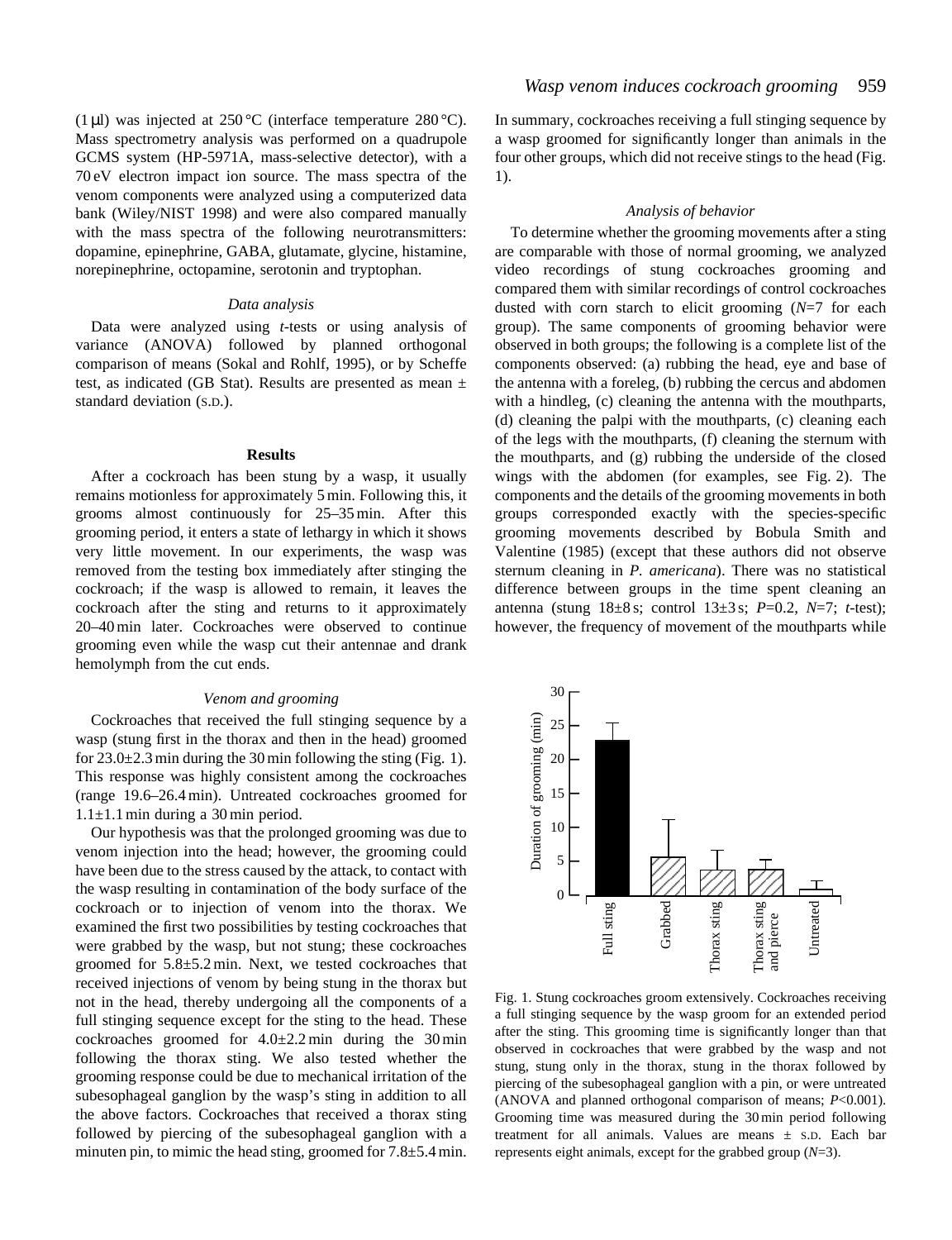

Fig. 2. Stung cockroaches perform the entire repertoire of grooming movements. Photographs show a stung cockroach performing the three most frequent components of grooming behavior (marked with arrows): (A) grooming an antenna with the mouthparts, (B) grooming a foreleg with the mouthparts and (C) grooming a cercus with a hindleg.

cleaning the legs was higher in stung than in control animals (stung 2.5±0.3 s<sup>−</sup>1; control 2.1±0.2 s−1; *P*<0.01, *N*=7; *t*-test).

There was no consistent order for cleaning various parts of the body in either stung or control animals except that, in both groups, cleaning of the head and the base of the antenna with the foreleg was interrupted intermittently with cleaning of the foreleg. The ranking of the relative frequencies of performance of the components of grooming behavior was the same for both stung and control animals (Table 1).

| Table 1. Relative frequencies of performance of components |
|------------------------------------------------------------|
| of grooming behavior                                       |

|  | Part of body groomed | $Control*$<br>(% ) | $Stung*$<br>(% ) |  |  |
|--|----------------------|--------------------|------------------|--|--|
|  | Antennae             | 35                 | 19               |  |  |
|  | Forelegs             | 22                 | 17               |  |  |
|  | Cerci                | 17                 | 17               |  |  |
|  | Midlegs              | 12                 | 15               |  |  |
|  | Head                 | 7                  | 13               |  |  |
|  | Hindlegs             | 5                  | 11               |  |  |
|  | Sternum              | ↑                  | 8                |  |  |
|  |                      |                    |                  |  |  |

\*Number of times the indicated body part was groomed during a 30 min period as a percentage of the total number of times all body parts were groomed during that period.

## *Monoamines and grooming*

The next question we addressed was the identity of the venom component eliciting grooming. A variety of rhythmic motor patterns in insects and other invertebrates have been shown to be induced by biogenic monoamines (dopamine, octopamine and serotonin) (for reviews, see Bicker and Menzel, 1989; Selverston, 1993). We therefore began by examining the possibility that one of the monoamines (or an agonist of a monoamine) is present in the venom and is inducing grooming in the stung cockroaches. One way to achieve a transient, elevated concentration of monoamines experimentally in the subesophageal ganglion, without the problems associated with surgery, is by using reserpine, a plant alkaloid known to cause massive release (and subsequent depletion) of monoamines (Oates, 1996). It has been found that reserpine crosses the blood–brain barrier and affects monoamine levels in the subesophageal ganglion of the cockroach (Sloley and Owen, 1982). We were interested to determine whether reserpine, like the venom, elicits grooming in insects. We found that injection of 30µg of reserpine into the hemocoel induced prolonged grooming in cockroaches (Fig. 3); during the 30min following injection, the time spent grooming was significantly longer after reserpine injection than after injection of vehicle (after reserpine 18.2±3.3min; after vehicle  $6.7\pm3.7$  min). The components of the grooming behavior were the same as in stung or normal cockroaches.

To determine which of the monoamines (dopamine, octopamine or serotonin) is most likely to be the factor underlying reserpine-induced grooming, we injected each of the three monoamines, individually, into the hemocoel and measured the duration of grooming after injection. During the 30 min after injection, dopamine induced prolonged grooming which lasted significantly longer than grooming induced by octopamine, serotonin or saline (dopamine 16.6±4.1 min; octopamine 9.7±6.9 min; serotonin 9.5±4.4 min; saline  $4.0\pm2.7$  min) (Fig. 4A). The components of the grooming behavior were identical to those of stung or normal cockroaches. To determine whether dopamine is inducing grooming *via* an effect in the subesophageal ganglion, we injected the dopamine  $D_1$  agonist SKF 82958 [( $\pm$ )-6-chloro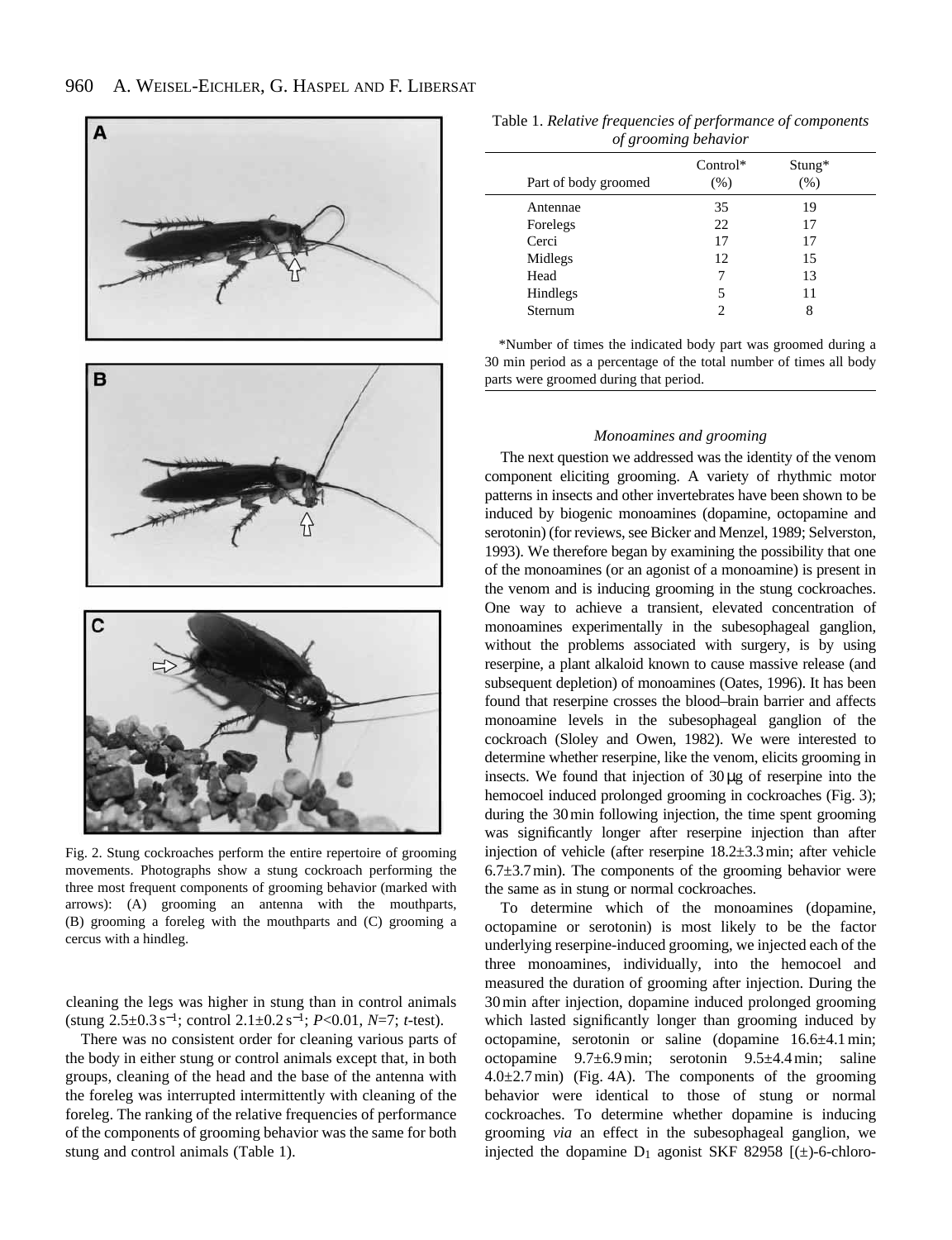APB] directly into the posterior medial area of the subesophageal ganglion using pressure injection (no preceding thorax sting or injection was given). SKF 82958 injected into the subesophageal ganglion induced grooming which lasted significantly longer than that induced by saline injection (SKF 82958 14.6 $\pm$ 3.0 min; saline 2.4 $\pm$ 2.4 min) (Fig. 4B). Precise placement of SKF 82958 within the posterior medial area of the subesophageal ganglion was not required since all animals that recovered from surgery groomed excessively after SKF 82958 injection (range 11.7–18.5 min; *N*=7) while none of the animals injected with saline groomed for more than 6 min (*N*=7).

If, in fact, a factor in the venom stimulates dopamine receptors to induce prolonged grooming, then a dopamine antagonist, administered prior to a sting, should block the grooming effect of the venom. We injected the dopamine  $D_1/D_2$  receptor antagonist flupentixol 1 h prior to subjecting cockroaches to a sting. These cockroaches groomed significantly less than cockroaches injected with saline prior to a sting (flupentixol  $11.8\pm3.3$  min; saline  $24.1\pm2.6$  min) (Fig. 5). This reduction in grooming time is not due to a general impairment of the ability of the flupentixol-treated cockroaches to groom, because these cockroaches groomed as much as untreated cockroaches after being sprayed with an irritant (flupentixol-treated  $18.8 \pm 6.9$  min; untreated  $16.3 \pm 5.6$  min; *N*=7, *P*=0.6; *t*-test) (results not shown). The octopamine antagonist mianserin did not block grooming  $(22.7 \pm 2.6 \text{ min})$ (Fig. 5) nor did the octopamine antagonist phentolamine (23.2±2.0 min; *N*=5) (results not shown).

## *Analysis of venom*

We analyzed the sub-protein fraction of the venom by gas chromatography/mass spectrometry (GCMS). Gas chromatographic analysis indicates the presence of many peaks, including six abundant components (Fig. 6A). The



octopamine (12.45 min) references.

where *m* is mass and *z* is charge (Fig. 6B). The mass spectra of both dopamine and octopamine references (derivatized) showed the same three peaks. The peak at  $73 \frac{m}{z}$  corresponds to trimethylsilyl (TMS), the derivatizing molecule, the peak at 102*m/z* corresponds to methylamine-TMS, and the peak at 267*m/z* corresponds to dihydroxy-toluene-di-TMS. Thus, GCMS analysis of the venom component peaking at 12.68 min is consistent with it being either dopamine or octopamine. It is possible, however, that this venom component is a substance related to dopamine and octopamine, namely a dihydroxyphenethylamine or an α-(aminomethyl)hydroxybenzyl alcohol, which are also consistent with the GCMS analysis of the venom. Other than dopamine and octopamine, none of the nine members of the dihydroxy-phenethylamine and  $\alpha$ -(aminomethyl)hydroxybenzyl alcohol families has been reported to be biologically synthesized, as far as we could determine. None of the venom components (including the less abundant ones) matched serotonin or other common neurotransmitters (see Materials and methods).

*Wasp venom induces cockroach grooming* 961

peaks at 15.32, 16.83, 16.90 and 17.16 min were identified as being fatty acids, while the peak at 14.09 min was identified as benzenedicarboxylic acid. The retention time of the remaining abundant component was 12.68 min, which was comparable with the retention times of the dopamine (12.94 min) and

The mass spectrum of the venom component whose retention time was 12.68 min showed major peaks at 73, 102 and 267*m*/*z*,

## **Discussion**

Cockroaches stung by the wasp *Ampulex compressa* groom almost continuously during the 30 min immediately following



Fig. 4. Dopamine induces excessive grooming. (A) Injection of dopamine into the hemocoel induces significantly more grooming than injection of octopamine, serotonin or saline (*P*<0.01; *N*=8; ANOVA and Scheffe method). None of the other groups differ significantly from each other. (B) The dopamine agonist SKF 82958 induces significantly more grooming than saline when injected into the subesophageal ganglion ( $P<0.0001$ ,  $N=7$ ,  $t$ -test). Values are means  $\pm$  s.D.

Fig. 3. Reserpine induces grooming. Reserpine elicits significantly more grooming than vehicle (safflower oil) when injected into the hemolymph. Values are means ± S.D. (*P*<0.0001; *N*=7; *t*-test).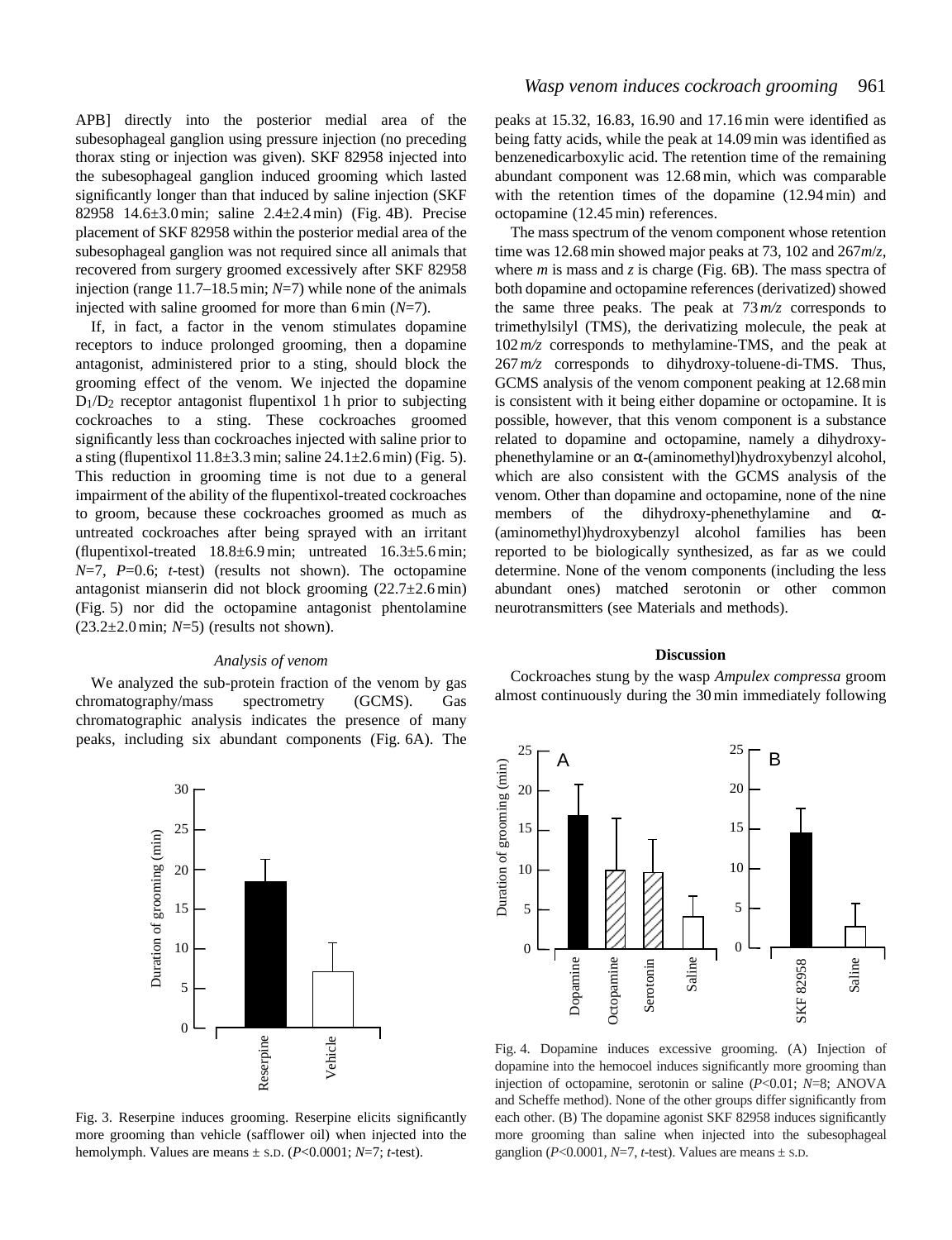

Fig. 5. Flupentixol reduces venom-induced grooming. Cockroaches that received flupentixol before a sting groom significantly less than cockroaches receiving saline before a sting (*P*<0.0001; *N*=7; *t*-test).

the sting. This effect occurs only when venom is injected into the head and cannot be accounted for by the stress of the attack, by contact with the wasp, by mechanical irritation or by injection of venom into a location other than the head. This grooming behavior includes all the normal components of grooming. Injection of dopamine induces similar prolonged grooming, while injection of the dopamine antagonist flupentixol, prior to a sting, greatly reduces venom-induced grooming. We suggest that the venom is stimulating dopamine receptors in the central nervous system of the cockroach, thereby inducing prolonged grooming.

Animals receiving a thorax sting tend to groom more than untreated animals (Fig. 1). However, they do not groom more than animals that were grabbed by the wasp, but not stung at all. Therefore, we attribute this small increase in grooming time to stress and/or to contact with the wasp, rather than to a systemic or peripheral effect of the venom following a thorax sting. Animals that are subjected to all the components of a full stinging sequence except for venom injection into the head (thorax sting followed by piercing of the subesophageal ganglion with a pin) also do not groom significantly more than animals that were only grabbed. Thus, it appears that injection of venom into the head is activating a grooming network. The grooming seen after a sting is a complex pattern of behavior (Fig. 2). It exhibits all the usual components of, and generally resembles, normal grooming but differs in the duration of the activity.

We have found no other report in the literature of a venom, injected *via* a sting, that elicits a specific behavior pattern. However, experimental injection of certain snake and scorpion venoms into the brain of rats has been found to elicit scratching and other stereotypical behavior patterns (Silveira et al., 1988; Mello and Cavalheiro, 1989; Dorce and Sandoval, 1994). In



Fig. 6. Gas chromatography/mass spectrography (arbitrary units). (A) Gas chromatographic analysis of the sub-protein fraction of the venom (derivatized) shows many peaks, including six abundant substances. The *x*-axis indicates retention time. (B) Mass spectrographic analysis of the large venom gas chromatographic peak at 12.68 min is shown; this spectrum is comparable with the mass spectrograms (inset) of both dopamine and octopamine (the derivatized forms, dopamine-tri-TMS and octopamine-tri-TMS). The *x*-axes indicate mass/charge (*m*/*z*).

invertebrates, certain neuromodulators, particularly the monoamines, have been found to activate specific neural circuits and to release well-defined types of behavior, such as biting in the leech (Lent et al., 1989), gastric mill activity in the lobster (Heinzel, 1988), adoption of aggressive and submissive postures in the lobster (Kravitz, 1988), stridulation in the grasshopper (Ocker et al. 1995) and flight in the moth and locust (Sombati and Hoyle, 1984; Claasen and Kammer, 1986; Stevenson and Kutsch, 1987). Of particular interest here is the recent study of Yellman et al. (1997), working with decapitated flies, who found that grooming is elicited by dopamine  $D_1$  and  $D_2$  agonists, dopamine, octopamine or serotonin applied to the nerve cord.

We hypothesized that a monoamine (or its agonist) in the venom is the factor causing excessive grooming, and our results are consistent with this hypothesis. Reserpine injection, which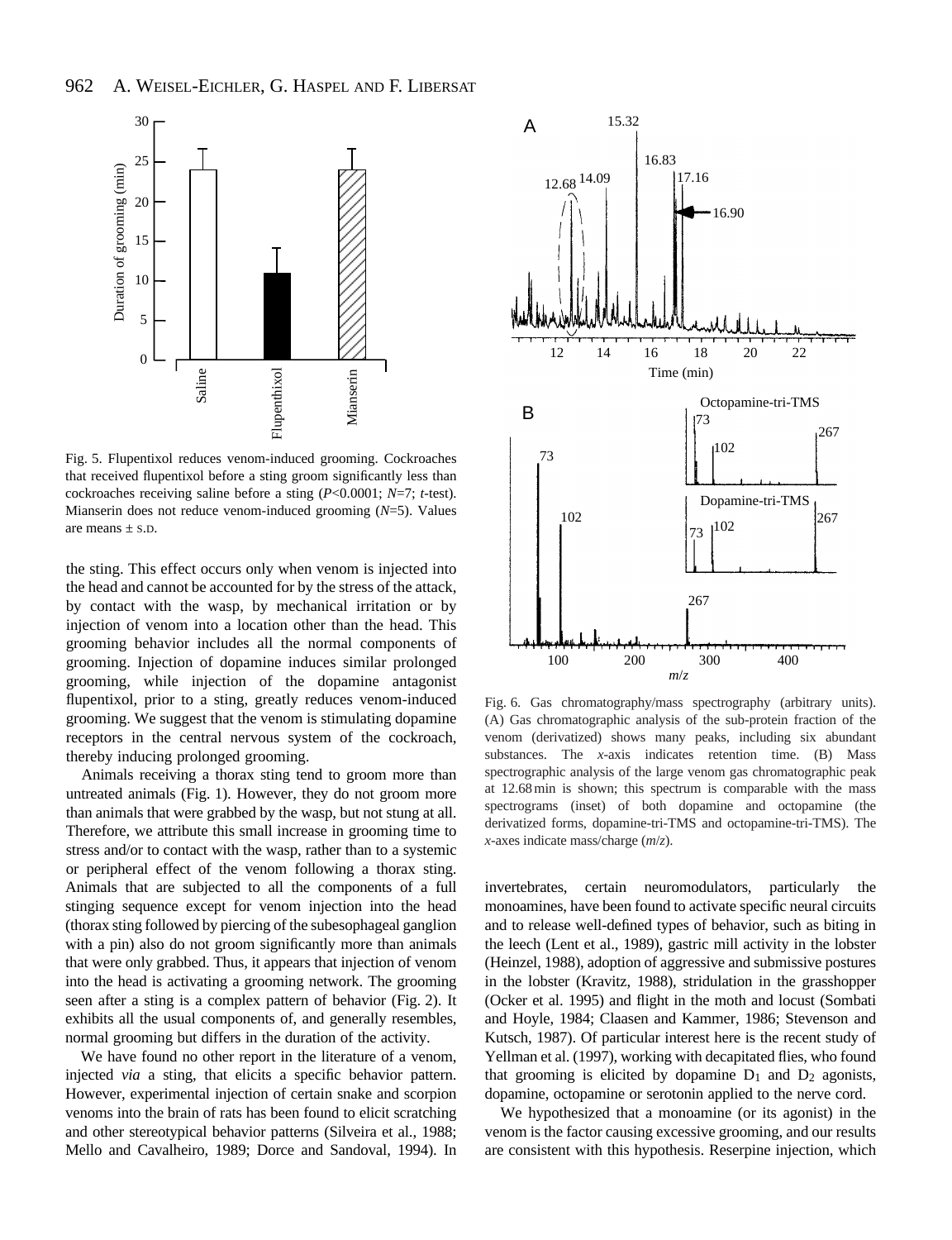causes massive release of the monoamines dopamine, octopamine and serotonin, induces prolonged grooming (Fig. 3). Injecting dopamine into the hemocoel induces significantly more grooming than injecting octopamine, serotonin or saline (Fig. 4A), suggesting that dopamine is the monoamine underlying reserpine-induced grooming. In addition, we found that the dopamine  $D_1$  agonist SKF 82958, which has been shown to be an agonist at locust and *Drosophila melanogaster* dopamine receptors (Ali and Orchard, 1994; Reale et al., 1997), induces prolonged grooming when injected directly into the subesophageal ganglion (Fig. 4B). This response of the cockroach to SKF 82958 resembles the excessive grooming seen in mammals in response to injection of dopamine D1 agonists (Molloy and Waddington, 1984). Both effects occur in the central nervous system in the head, and both involve the induction and coordination of a complex grooming behavior pattern involving many different parts of the body.

We injected SKF 82958 into the posterior medial area of the subesophageal ganglion, but did not place the injection precisely. Despite this, all animals that recovered from surgery groomed excessively after SKF 82958 injection. Thus, it appears that precise placement of the agonist, and perhaps of the venom as well, is not necessary to elicit grooming. This is consistent with results showing that specific behavior patterns can be elicited in the moth and the grasshopper when neuromodulators are injected into sites that are not highly specific in the mesothoracic ganglion and the protocerebrum, respectively (Claasen and Kammer, 1986; Ocker et al., 1995). This finding contrasts, however, with the results of others showing that very precise placement, in the metathoracic ganglion, of ionophoretically applied neuromodulator is required to elicit flight in the locust (Sombati and Hoyle, 1984; Stevenson and Kutsch, 1987). Possible sources of the difference between our study and these latter studies are that they used a natural neuromodulator, while we used a synthetic agonist. Also, they injected into the metathoracic ganglion, where the central pattern generator for flight is found, while we injected into the subesophageal ganglion, which may be the location of a control center for grooming. In addition, the latter studies do not state the amount or volume of neuromodulator injected (only the concentration), and we do not therefore know whether this might be another potential source of differences between these studies.

Our results with dopamine and its agonist suggest that, if dopamine were present in the venom, it could produce the observed grooming after a sting. In fact, the venom contains a substance that we identified as being dopamine, octopamine or a related compound (Fig. 6). Flupentixol, which has been found to act as an antagonist at dopamine receptors in the cockroach brain (Notman and Downer, 1987; Orr et al., 1987), greatly reduced venom-induced grooming (Fig. 5). In contrast, mianserin and phentolamine, which have been found to be effective octopamine receptor antagonists in locust brain and cockroach nerve cord (Roeder, 1992; Orr et al., 1992), did not reduce venom-induced grooming. These results indicate that dopamine in the venom is very likely to be the component that induces prolonged grooming. It is, however, possible (1) that the dopamine component in the venom is actually a dopaminelike substance which is more potent than dopamine itself, and/or (2) that the venom contains an additional component (perhaps a peptide) that induces prolonged grooming or that potentiates the effect of dopamine. This would explain our findings that dopamine and SKF 82958 induce less grooming than the venom, and also that flupentixol does not completely block venom-induced grooming. We are currently working on a more detailed analysis of the venom components.

Dopamine has been found to be a component of the venom of several species of social Hymenoptera (for reviews, see Nakajima, 1986; Banks and Shipolini, 1986). The effect of the dopamine in these other venoms has not yet been determined. It is difficult, if not impossible, to determine whether the grooming effect of the *Ampulex compressa* venom is evolutionarily advantageous to the wasp or whether it is simply a consequence of the location of the sting. The primary function of the sting is surely to produce the long-lasting lethargy in the cockroach, and the location of the sting is likely to be that which maximizes this effect. However, it is interesting to note that the extensive grooming behavior after the sting lasts for approximately 30 min, which corresponds with the time taken for the venom-induced lethargy to become fully developed (Piek et al., 1989; Fouad et al., 1994). During this initial period, the cockroach tends to remain in the place where it was stung, perhaps because the escape response threshold is elevated, and locomotion depressed, during grooming (Camhi and Nolen, 1981; Hogan-Warburg et al., 1995).

We are grateful to N. T. Davis, K. Fouad and H. Sugarman for valuable comments on an earlier version of the manuscript, and to O. Kofman and S. Avissar for very helpful discussions. R. W. Kondrat very generously helped with interpretation of the GCMS results. We thank G. Glusman for excellent technical assistance, G. Raziel for his skilful photography, M. Ferber for sharing with us his technique for milking wasps, and R. Belmaker and H. Einat for the use of video equipment. For his kind gift of wasps, we thank Mr Schulten of the Lobbeke Museum and Aquazoo of Dusseldorf, Germany. This study was supported by the National Institute for Psychobiology in Israel, Grant 18-97, and the United States–Israel Binational Science Foundation, Grant 96-00672. These experiments comply with *Principles of Animal Care*, NIH publication no. 86-23, revised in 1985, and also with the current laws of the State of Israel.

# **References**

- **Adams, M. E. and Swanson, G.** (1994). Neurotoxins. *Trends Neurosci.* **17** (Supplement), 1–36.
- **Ali, D. W. and Orchard, I.** (1994). Characterization of dopamine and serotonin receptors on the salivary glands of the locust, *Locusta migratoria. Biogenic Amines* **10**, 195–212.
- **Banks, B. E. C. and Shipolini, R. A.** (1986). Chemistry and pharmacology of honey-bee venom. In *Venoms of the Hymenoptera* (ed. T. Piek), pp. 329–416. London: Academic Press.
- **Bicker, G. and Menzel, R.** (1989). Chemical codes for the control of behaviour in arthropods. *Nature* **337**, 33–39.